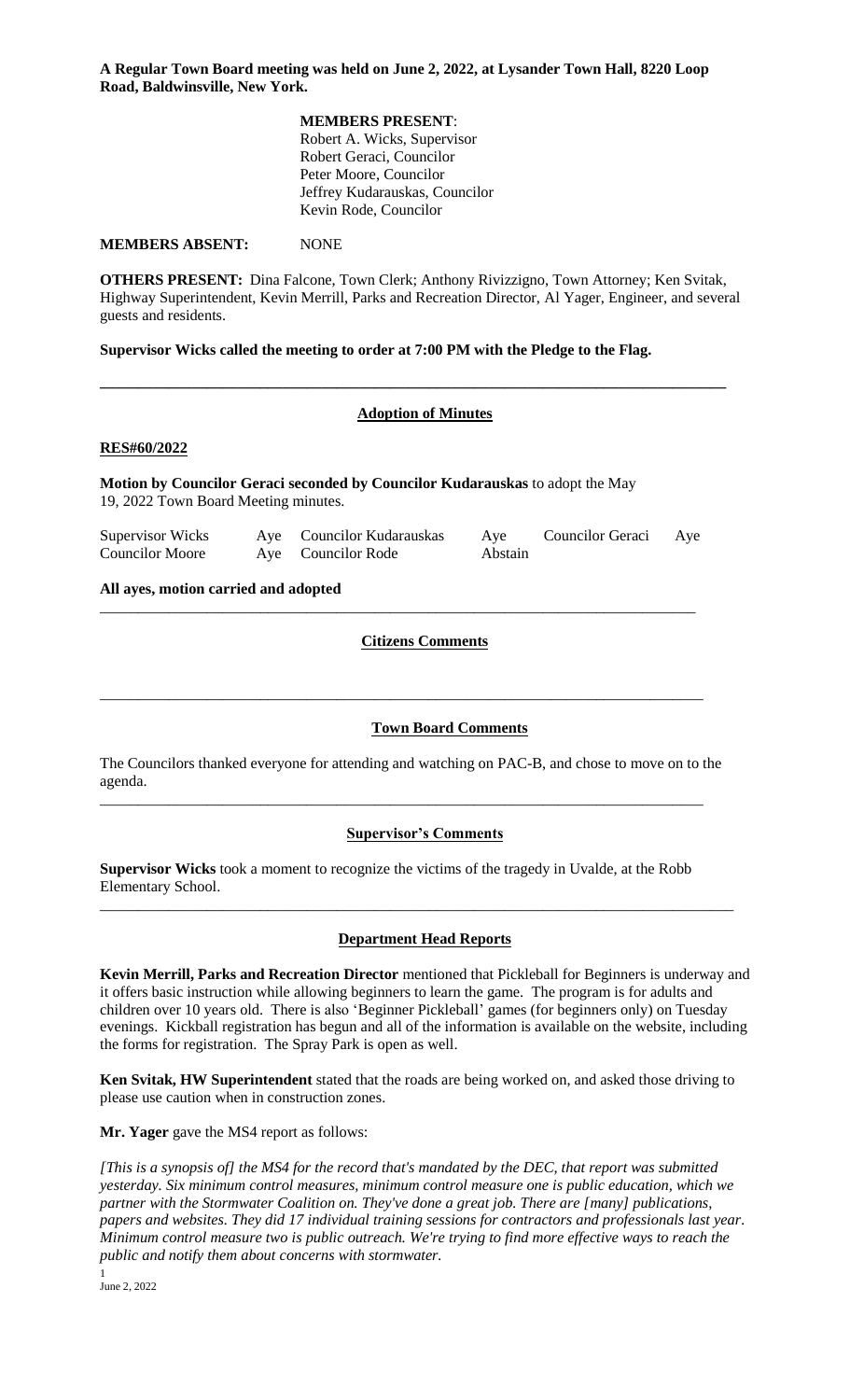*We did a survey in 2021 through the CNY stormwater coalition, and we're starting to implement some of those changes for 2022. Minimum control measure three is illicit discharge detection and elimination. We have one reported illicit discharge last year that really just ended up being iron sulfide in a spring with spring water coming out of the ground [and it looks] like rusty water coming out of the ground, so not an unlisted discharge. Minimum control measure four is stormwater maintenance - stormwater pond maintenance inspection for construction sites - we have 42 active species permits open for construction to the town. We had 17 sites that were active last year and five new permits that were filed. We issued two notices of violation last year that were corrected. Control measure five water [is] maintenance from the town side of our facilities. We did prepare for maintenance on one pond. In addition to that mode, all of our stormwater management areas last year are in good housekeeping - street sweeping, cleaning catch basins [and] the guys did complete a street sweeping log. We did not get any logs for catch basins so it did not log any catch basin cleanings for last year. With all this being said there is going to be a new MS4 permit that is adopted most likely in November of this year. That is going to significantly increase our burden from a record keeping standpoint and a maintenance standpoint. We're going to be mandated to sweep all of our streets twice a year, we're going to be mandated to at least for the first three years of being mandated, to clean every one of our catch basins and log them on a sediment [and] clean and inspect every one of our catch basins and log in the amount of sediment that we take out. So, we have a significant burden of coming from record keeping with a maintenance standpoint that we're going to have to work with the Highway Department to overcome. These are EPA regulations. They are EPA mandates that go back to the DEC and the DEC pushes them down to us. Right now, public comment closes in - I think the first couple days of June, [when public comment for the draft permit closes]. They've said that they are going to have the new permit to be effective by November. So it's not it's a concern of a pollutant from a pollutant standpoint, but as long as there's not oils or chemicals in it, it's not hazardous waste. Just build a sediment pond dump your backdrop and let the water feature on the side of the pond leave the solids behind. Really most of what's left behind is pretty good topsoil, you can screen it and repurpose it as a beneficial use. So that backdrop out basically you send the three guys you're going to have one guy flag and do a traffic control of two guys running the machines.*

**Dina Falcone, Town Clerk** explained the reasoning behind the proposed local law for NO PARKING signs to be located on Hayes Road. The Seneca River Fire Department held a special workshop meeting for concerns related to parking that is occurring on both sides of Hayes Road. Emergency vehicles will be unable to pass through parking on both sides of the road. It is a safety issue. Ms. Falcone noted that she will send notices to residents and businesses on Hayes Road regarding the public hearing on June 16<sup>th</sup>.

# **Regular Agenda Items**

\_\_\_\_\_\_\_\_\_\_\_\_\_\_\_\_\_\_\_\_\_\_\_\_\_\_\_\_\_\_\_\_\_\_\_\_\_\_\_\_\_\_\_\_\_\_\_\_\_\_\_\_\_\_\_\_\_\_\_\_\_\_\_\_\_\_\_\_\_\_\_\_\_\_\_\_\_\_\_\_\_\_

# **MOTION TO HOLD AND ADVERTISE FOR A PUBLIC HEARING FOR PROPOSED LOCAL LAW TO AMEND V&T SECTION 295 NO PARKING SIGNS ON HAYES ROAD**

# **RES#61/2022**

**Motion made by Councilor Rode seconded by Councilor Kudarauskas** to hold a public hearing on June 16, 2022 at 7:00 PM in Lysander Town Hall for a proposed Local Law to Amend Vehicle and Traffic Law Section 295, Article IV §295-28. This will authorize NO PARKING signs be placed 1/8 of a mile South of the Route 370 intersection North on Hayes Road. [This resolution authorizes the Town Clerk to advertise for same.]

| <b>Supervisor Wicks</b> | Aye Councilor Kudarauskas | Aye | Councilor Geraci Aye |  |
|-------------------------|---------------------------|-----|----------------------|--|
| <b>Councilor Moore</b>  | Aye Councilor Rode        | Aye |                      |  |

## **All ayes, motion carried and adopted**

# **TABLED**

**Motion made by \_\_\_\_\_\_\_\_\_\_\_ seconded by \_\_\_\_\_\_\_\_\_\_\_** to allow the Town Supervisor to sign the agreement between the Town of Lysander, the Town of Van Buren, the Village of Baldwinsville, and the Rotary Club of Baldwinsville for the promotion and production of the Baldwinsville Summer Concert Series.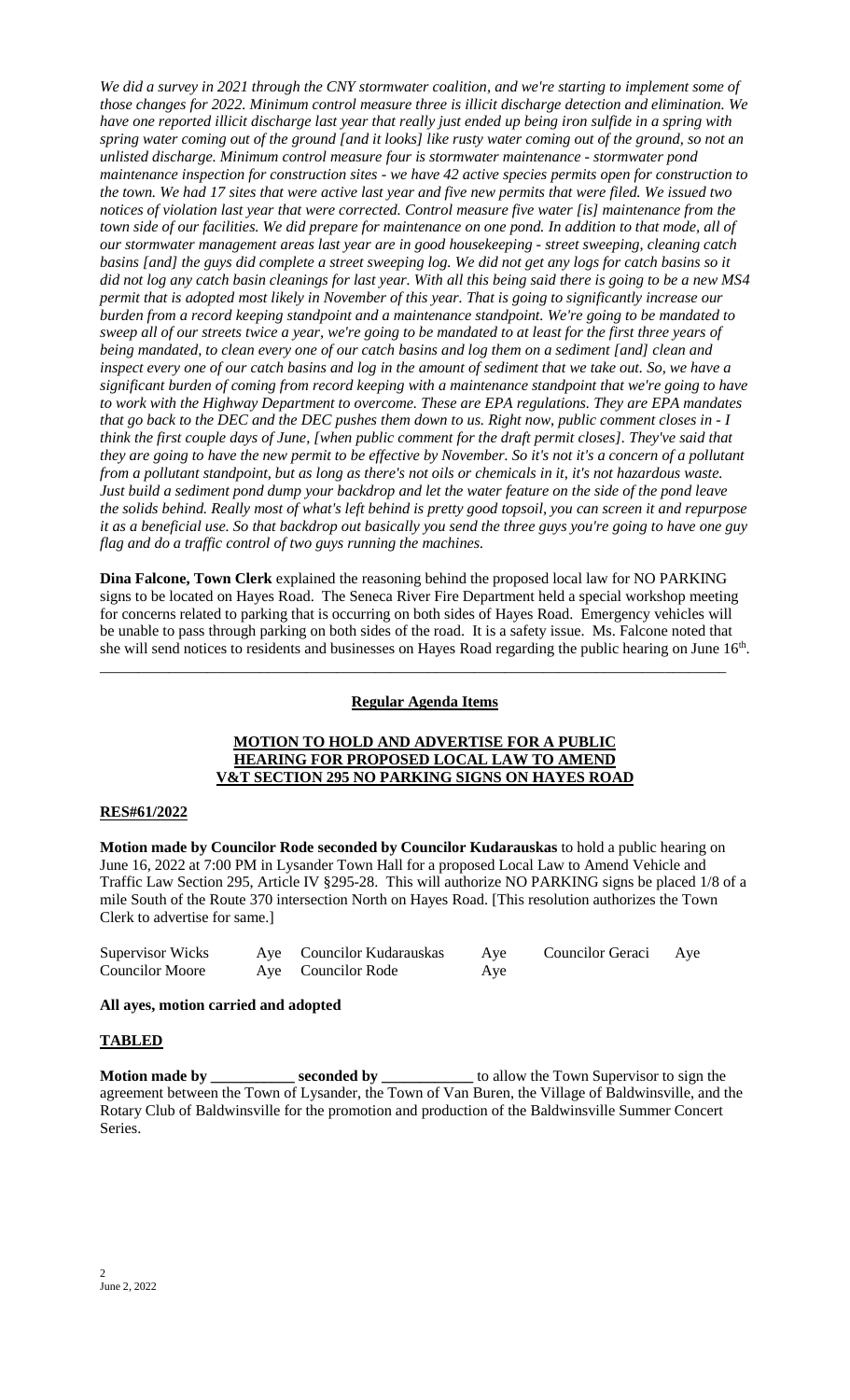# **MOTION TO APPROVE BUDGET MODIFICATION FORM REGARDING PARKS AND RECREATION**

# **RES/62/2022**

**Motion made by Councilor Moore seconded by Councilor Kudarauskas** to approve the Budget Modification Form provided by the Town Comptroller to transfer \$8,188.96 from Parks and Recreation account #A0-07110-102, and \$2,142.64 from Parks and Recreation account # A0-07310-109 to Parks and Recreation account # A0-07110-103.

| <b>Supervisor Wicks</b> | Aye Councilor Kudarauskas | Aye | Councilor Geraci Aye |  |
|-------------------------|---------------------------|-----|----------------------|--|
| <b>Councilor Moore</b>  | Aye Councilor Rode        | Aye |                      |  |

## **All ayes, motion carried and adopted**

# **MOTION TO AUTHORORIZE SUBMISSION OF RS 2417 FOR KEN SVITAK**

# **RES#63/2022**

**Motion made by Councilor Rode seconded by Councilor Kudarauskas** to authorize submission of form RS 2417-A (Standard Workday and Reporting Resolution for Elected and Appointed Officials) to the New York State and Local Retirement System for Highway Superintendent Kenneth Svitak.

| <b>Supervisor Wicks</b> | Aye Councilor Kudarauskas | Ave | Councilor Geraci | Aye |
|-------------------------|---------------------------|-----|------------------|-----|
| <b>Councilor Moore</b>  | Ave Councilor Rode        | Ave |                  |     |

#### **All ayes, motion carried and adopted**

# **MOTION TO AUTHORIZE THE TOWN SUPERVISOR TO SIGN THE LETTER OF INTENT FOR CNY STORMWATER COALITION/NYDEC WQI GRANT/MS4 MAPPING**

## **RES#64/2022**

**Motion made by Councilor Geraci seconded by Councilor Moore** to authorize the Town Supervisor to sign the letter of intent authorizing the CNY Stormwater Coalition to apply for a NYSDEC Water Quality Improvement Grant Application for a MS4 Mapping Project that will be a requirement of the new NYSDEC MS4 storm sewer operations permit.

| Supervisor Wicks       | Aye Councilor Kudarauskas | Aye | <b>Councilor Geraci</b> | Aye |
|------------------------|---------------------------|-----|-------------------------|-----|
| <b>Councilor Moore</b> | Aye Councilor Rode        | Aye |                         |     |

#### **All ayes, motion carried and adopted**

## **MOTION TO AUTHORIZE THE TOWN SUPERVISOR TO SIGN THE AGREEMENT WITH BARTON & LOGUIDICE FOR \$6,200 FOR NYDEC LANDFILL BASE LINE MONITORING ASSISTANCE**

# **RES#65/2022**

**Motion made by Councilor Kudarauskas seconded by Councilor Geraci** to authorize the Town Supervisor to sign the Barton & Loguidice proposal in the amount of \$6200 for the NYSDEC mandated 2022 Second Quarter Lysander Landfill Base Line monitoring assistance.

| Supervisor Wicks       | Aye Councilor Kudarauskas | Aye | Councilor Geraci Aye |  |
|------------------------|---------------------------|-----|----------------------|--|
| <b>Councilor Moore</b> | Aye Councilor Rode        | Aye |                      |  |

### **All ayes, motion carried and adopted**

*Discussion:*

*Per Mr. Yager, as lab costs keep rising, B&L was able to give TOL the best price.*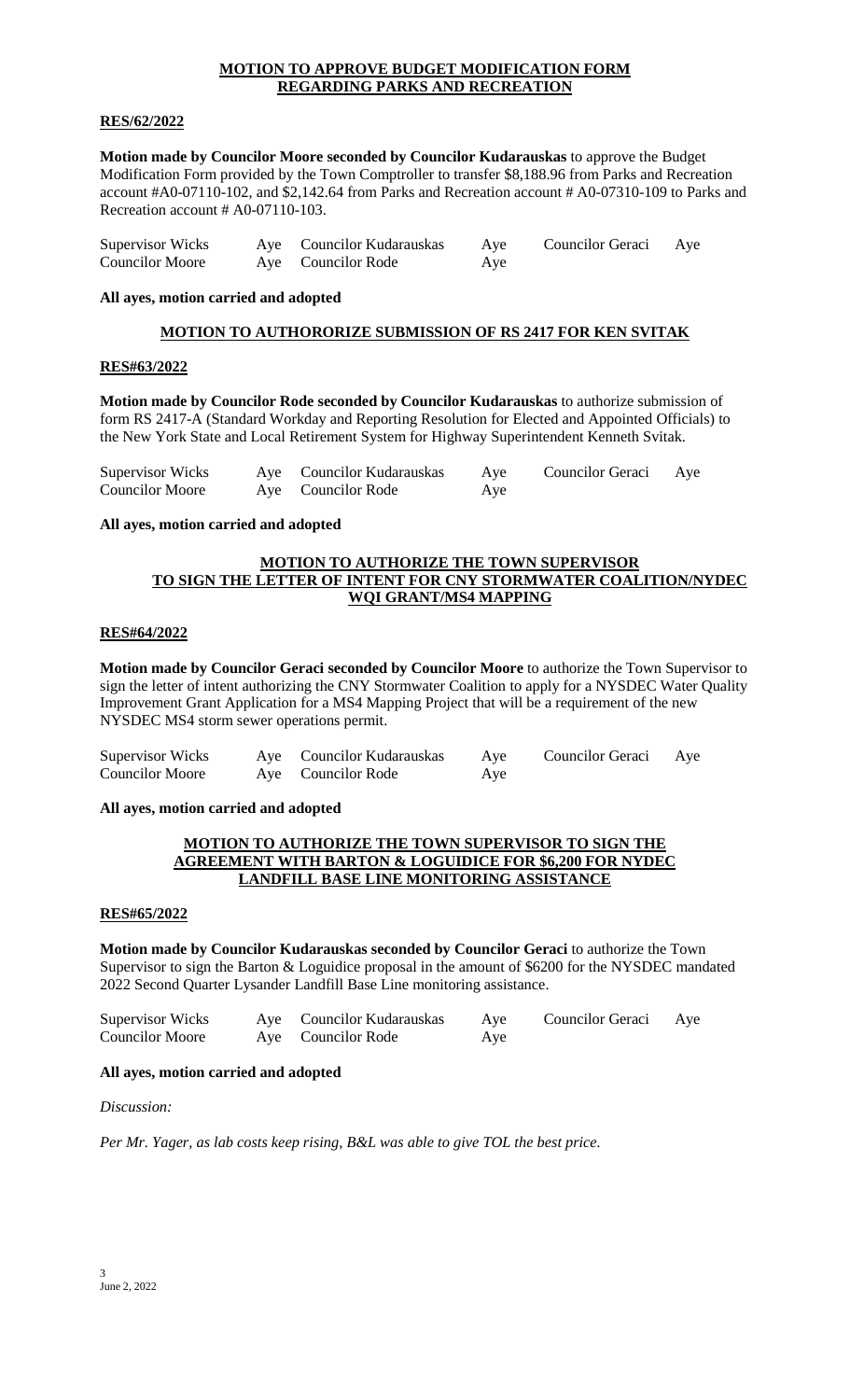Motion made by \_\_\_\_\_\_\_\_\_\_\_\_ seconded by \_\_\_\_\_\_\_\_\_\_\_\_\_ to accept the Highway Department 2022 Equipment Replacement Plan as presented.

# **MOTION TO APPROVE THE BUDGET MODIFICATION FORM FOR HW DEPARTMENT TRANSFERS**

## **RES#66/2022**

**Motion made by Councilor Moore seconded by Councilor Kudarauskas** to approve the Budget Modification Form provided by the Town Comptroller for Highway Department transfers for the Chips Program, Road Construction Improvements, and Road Maintenance.

| Supervisor Wicks       | Aye Councilor Kudarauskas | Aye | Councilor Geraci Aye |  |
|------------------------|---------------------------|-----|----------------------|--|
| <b>Councilor Moore</b> | Aye Councilor Rode        | Aye |                      |  |

#### **All ayes, motion carried and adopted**

# **MOTION TO AUTHORIZE THE HW SUPERINTENDENT TO SIGN THE PROPOSAL FOR THE PURCHASE OF A WESTERN STAR TRUCK FOR \$252,945**

#### **RES#67/2022**

**Motion made by Councilor Moore seconded by Councilor Kudarauskas** to authorize the Highway Superintendent to sign the proposal to purchase one 2024 Western Star 47X single axle truck with the Henderson Plow package in the amount of \$252,945.00 subject to manufacturer midyear MSRP price increases.

| <b>Supervisor Wicks</b> | Aye Councilor Kudarauskas | Aye | Councilor Geraci | Aye |
|-------------------------|---------------------------|-----|------------------|-----|
| <b>Councilor Moore</b>  | Ave Councilor Rode        | Ave |                  |     |

#### **All ayes, motion carried and adopted**

# **MOTION TO AMEND MS 584/PAVEMENT MANAGEMENT PLAN TO INCLUDE ROADS IN 2022 PMP PART 2 WITH ALL WORK FUNDED BY NYS TOURING ROUTE & PAVE**

#### **RES#68/2022**

**Motion made by Councilor Rode seconded by Councilor Kudarauskas** to amend the MS 584 Form, Pavement Management Plan, to include the roads in the Town of Lysander 2022 Pavement Management Plan Part 2, with all work funded by the State Touring Route & Pave NY programs.

Supervisor Wicks Aye Councilor Kudarauskas Aye Councilor Geraci Aye Councilor Moore Aye Councilor Rode Aye

# **All ayes, motion carried and adopted**

#### *Discussion:*

*Supervisor Wicks noted that additional funds were received which are allocated to the HW Department for additional projects.*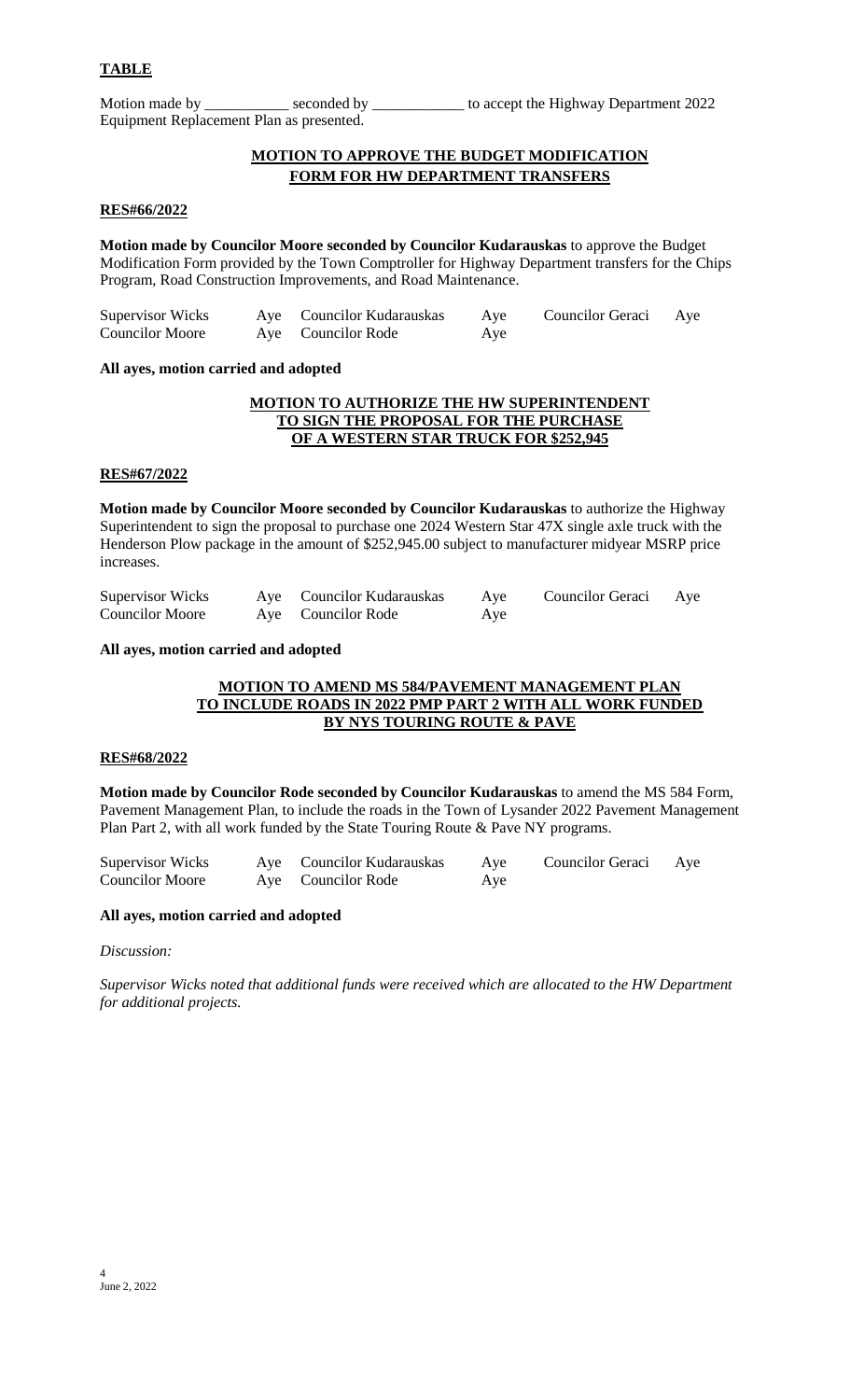# **MOTION TO ACCEPT THE GRANT AWARD FROM KIWANIS FOR GEMS+ CAMP**

# **RES#69/2022**

**Motion made by Councilor Moore seconded by Councilor Kudarauskas** to accept the grant award in the amount of \$1,500 from the Baldwinsville Kiwanis Club for the benefit of the GEMS+ Camp.

| Supervisor Wicks       | Aye Councilor Kudarauskas | Aye | Councilor Geraci Aye |  |
|------------------------|---------------------------|-----|----------------------|--|
| <b>Councilor Moore</b> | Aye Councilor Rode        | Aye |                      |  |

#### **All ayes, motion carried and adopted**

## *Discussion:*

*Mr. Merrill advised that the Kiwanis Club gave the GEMS+ Camp a grant award based on previous years where a grant was applied for and awarded. He and the director of the GEMS camp submitted the application to Kiwanis and explained the whole program and the benefits of it; thus the award. Plus funds for scholarships for next year.* 

# **TABLED**

**Motion made by \_\_\_\_\_\_\_\_\_\_\_\_ seconded by \_\_\_\_\_\_\_\_\_\_\_** to authorize the Town Supervisor to sign the addendum to the Bonadio & Co., LLP engagement letter dated December 6, 2021 to allow for the change of fee estimate based upon the extent of additional services requested.

|  | Supervisor Wicks<br><b>Councilor Moore</b> |  | Aye Councilor Kudarauskas<br>Aye Councilor Rode | Aye<br>Aye | Councilor Geraci Aye |  |
|--|--------------------------------------------|--|-------------------------------------------------|------------|----------------------|--|
|--|--------------------------------------------|--|-------------------------------------------------|------------|----------------------|--|

# **All ayes, motion carried and adopted**

#### *Discussion:*

*Lengthy discussion ensued regarding Councilor Kudarauskas' concern with the verbiage of the proposal letter by Bonadio. He didn't like the use of the sentence: "refusal of assistance by employees". He stated that if he was a business [writing a proposal] he would not have written something to that effect. He will not agree with the letter as written, as he said we have a Comptroller in place who already knows how to do this. Councilor Rode said it sounds like a checklist is being formed and where appropriating monies is to come from, even though the verbiage could be a barrier as to how it's written. Concerns stemmed from the fact that the checklist is seemingly fairly straight forward as to escrows, as these items can be done in house. Mr. Rode said the local laws lay out the timeline of developers checks. Mr. Yager noted that the confusion began when the previous comptroller was briefly employed at TOL. The motion is tabled. Supervisor Wicks stated that this is about best practices moving forward.*

# **MOTION TO APPOINT DAVID STUENZI TO THE SEASONAL/PART TIME TITLE OF RECREATION LEADER AT AN HOURLY RATE OF \$16.51**

#### **RES#70/2022**

**Motion made by Councilor Moore seconded by Councilor Geraci** to appoint David Stuenzi to the seasonal/part-time title of Recreation Leader at an hourly rate of \$16.51 effective June 6, 2022 through October 31, 2022.

| Supervisor Wicks       | Aye Councilor Kudarauskas | Aye | Councilor Geraci | Aye |
|------------------------|---------------------------|-----|------------------|-----|
| <b>Councilor Moore</b> | Aye Councilor Rode        | Aye |                  |     |

## **All ayes, motion carried and adopted**